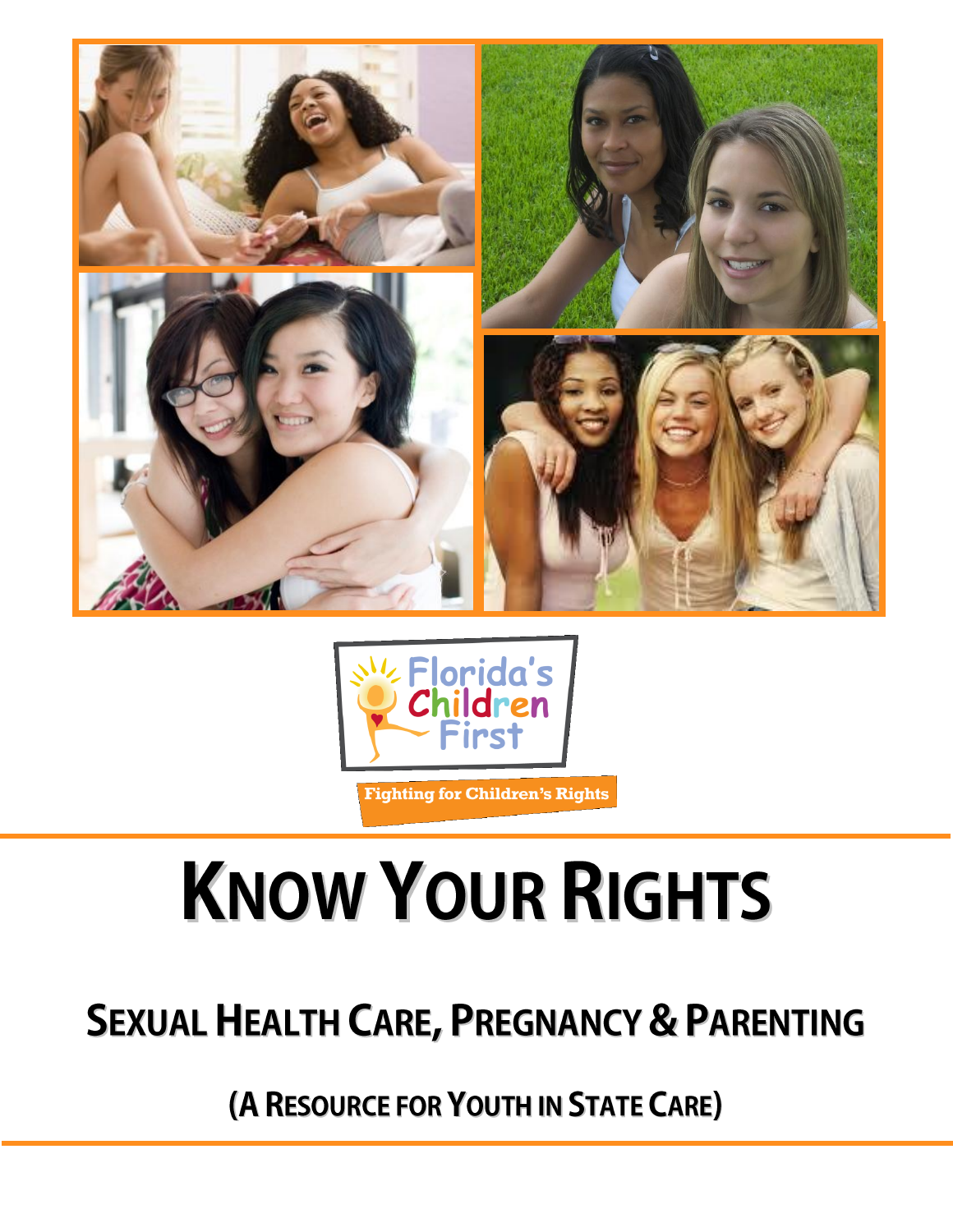**If you have been removed from your parent(s) or guardian(s) and placed into state care, you have the right to:**

- 1. Accurate, developmentally appropriate information about sexual health.
- 2. All medically necessary health care services, including gynecological care.
- 3. Medical treatment for sexually transmitted infections (without notice to or consent from a parent or guardian).
- 4. Obtain birth control if: you are married, a parent, pregnant, have the consent of your parent or guardian, or if your physician believes that you may "suffer probable health hazards" if such services are not provided.
- 5. Obtain information, advice, and counseling to enable you to decide how to handle your pregnancy.
- 6. Decide to place your baby for adoption.
- 7. Decide to terminate your pregnancy.
- 8. Have support for your decision to parent your child, including: a.Supports and services that will enable you to successfully parent.
	- b. Placement in a living arrangement with your baby
	- c.Not have your baby declared dependent unless you meet the criteria for abuse, abandonment or neglect
- 9. Remain in public school while pregnant and parenting.
- 10. Obtain Independent Living benefits while pregnant and parenting.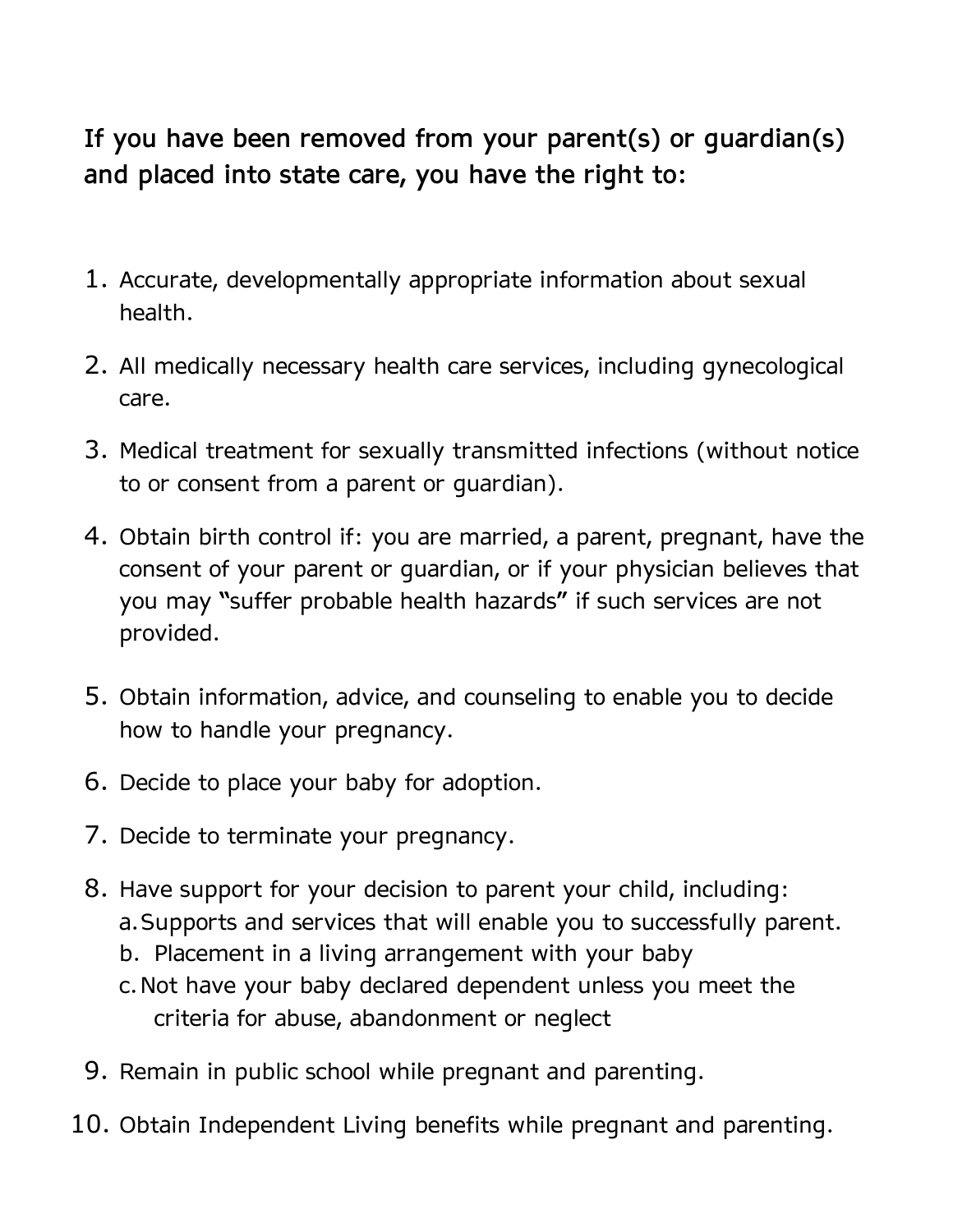**1You Have a Right to Accurate, Developmentally Appropriate Information About Sexual Health.**

#### **The Law:**

Both your caseworker and your licensed out-of-home caregivers (foster parents, group homes, etc.) are required to provide you with training and information, as appropriate to your age and maturity level, concerning:

- Drug and alcohol use and abuse
- Teen sexuality issues
- Runaway prevention
- Health services
- Community involvement
- Knowledge of available resources
- And in identifying legal issues, understanding your legal rights, and accessing specific legal advice pertinent to you.

These opportunities shall not be withheld as a form of discipline.

Fla. Admin. Code 65C-30.007(10)(e). (case manager responsibilities) 65C-13.029(1)(g)(5). (licensed out of home caregivers – slightly different language)

**Resources:**

- County Health Department
- Planned Parenthood
- Call 211 for other local resources

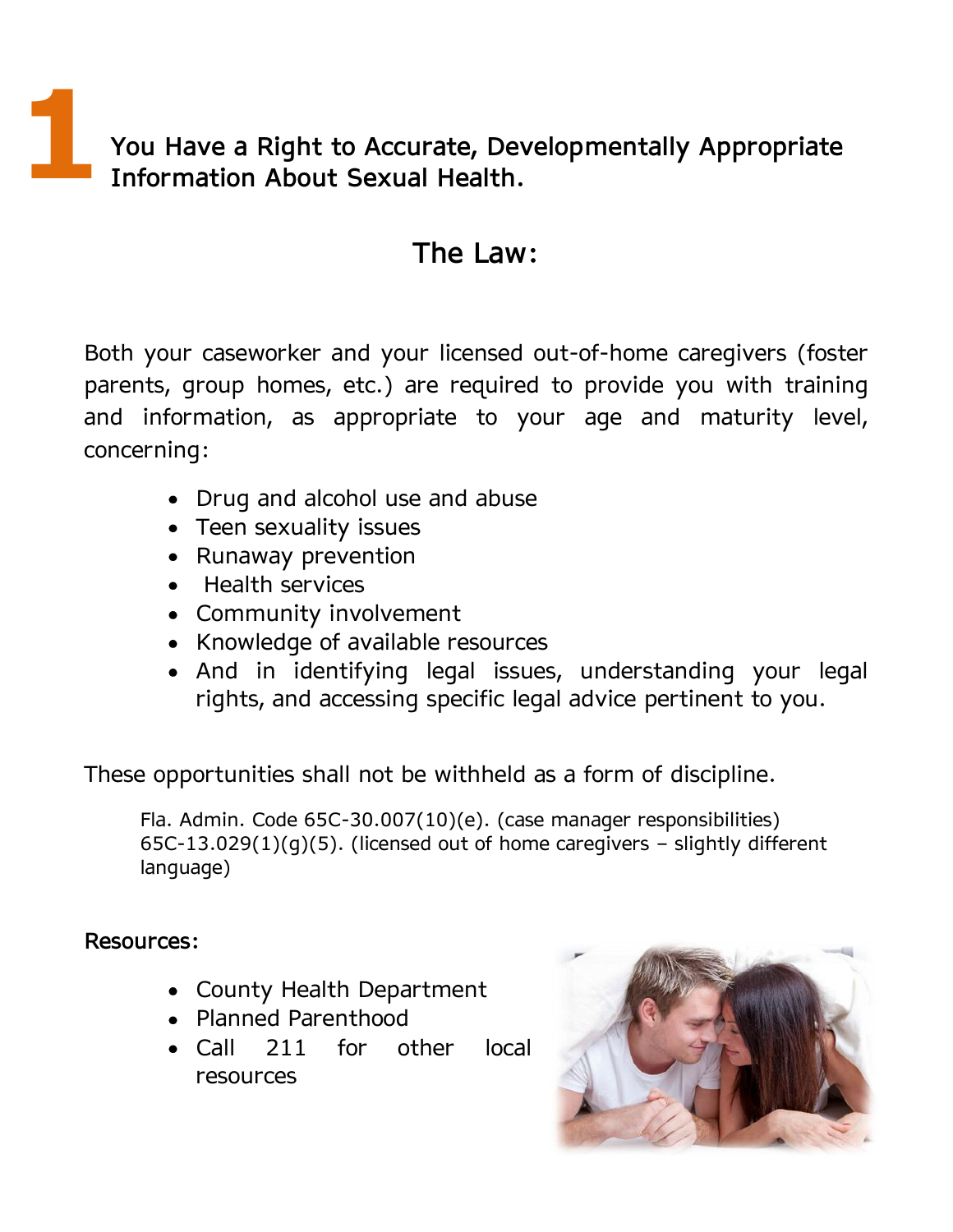**2**You Have a Right to All Medically Necessary Health Care Services, Including Gynecological Care.

#### **The Law:**

The State is required to provide medical care to all children in out of home care. Most youth in state care have medical insurance through Medicaid. Immigrant youth may not be eligible for Medicaid, but are entitled to all medically necessary services.

Fla. Stat. §39.407. Fla. Admin Code 65C-28.003.

#### **Medicaid covers:**

- Pelvic exam for all sexually active females and routine exams beginning at age 18. (Child Health Check Up Coverage and Limitations Handbook pg. 2-9.)
- Pap smears, screening tests, and treatment for sexually transmitted infections. (Child Health Check Up Coverage and Limitations Handbook pg. 2-13.)

#### **HMOs:**

You have the ability to choose any provider that accepts Medicaid. You are not limited in your choice if you are enrolled in a Managed Care plan or HMO for Medicaid. In addition, you do not need prior authorization for family planning services.

(See Florida Medicaid Provider General Handbook pg 1-3 and 3-14.)

(Federally Qualified Health Center Services Coverage and Limitations Handbook, pg. 2-15.)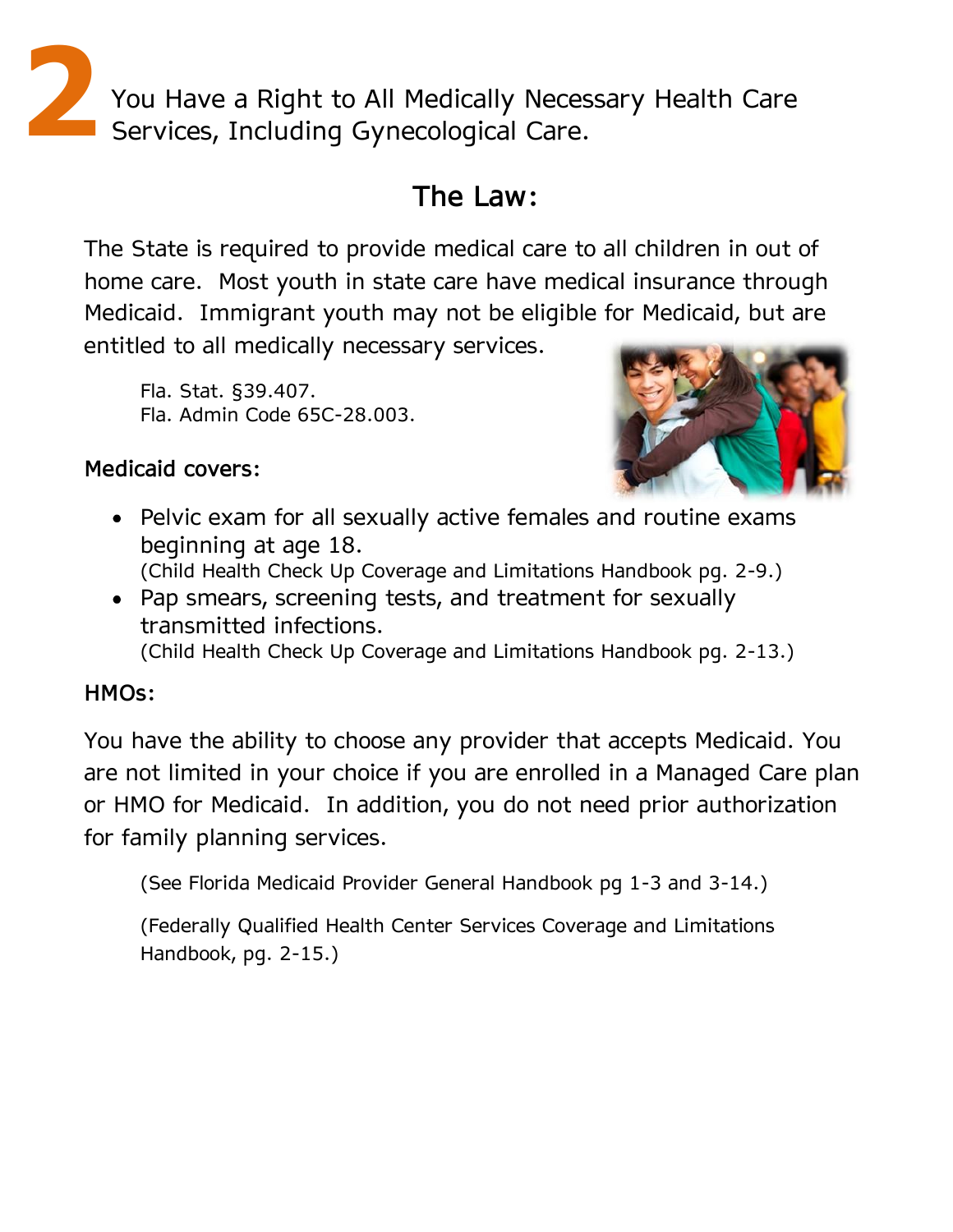

#### **The Law:**

Health care providers are not required to notify a parent or guardian in order to examine or treat minors for sexually transmitted diseases.

Fla. Stat. §384.30.

Medicaid covers treatment for sexually transmitted diseases (now known as sexually transmitted infections). (See the Federally Qualified Health Center Services Coverage and Limitations Handbook, pg. 2-15.)

#### **Resources:**

- County Health Department
- Planned Parenthood
- Call 211 for other local resources

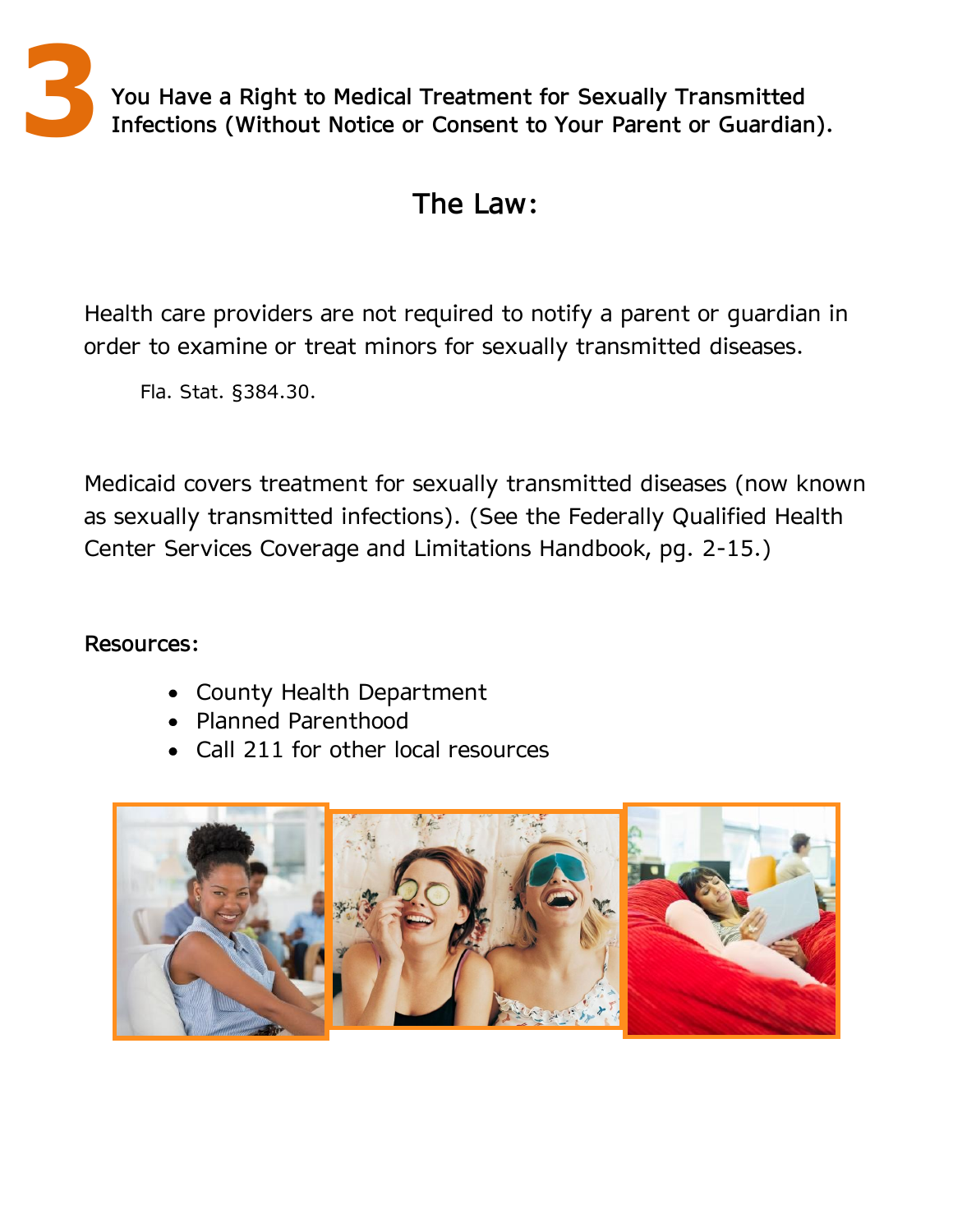**4 You Have a Right To Obtain Birth Control If: You are Married, A Parent, Pregnant, Have the Consent of Your Parent or Guardian, Or If Your Physician Believes That You May "Suffer Probable Health Hazards" If Such Services Are Not Provided.**

#### **The Law:**

As a minor, you have the right to obtain birth control without parental consent if you are married, a parent, pregnant, or if your physician believes that you may "suffer probable health hazards" if such services are not provided.

Fla. Stat. §381.0051

#### **Medicaid covers:**

- Family Planning Services. This includes:
	- o Initial and annual visits
	- o Family planning counseling visits
	- o HIV counseling visits
	- o Supply visits
- Family Planning Supplies include birth control pills, condoms, diaphragms, IUDs and cervical caps.
- Sterilization procedures are also covered in some circumstances. (Federally Qualified Health Center Services Coverage and Limitations Handbook, pg. 2-15 – 2-17.)

#### **HMOs:**

You have the have the ability to choose any provider that accepts Medicaid and are not limited in your choice if you are enrolled in a Managed Care plan or HMO for Medicaid. You do not need prior authorization for family planning services.

(See Florida Medicaid Provider General Handbook pg 1-3, and 3-14.)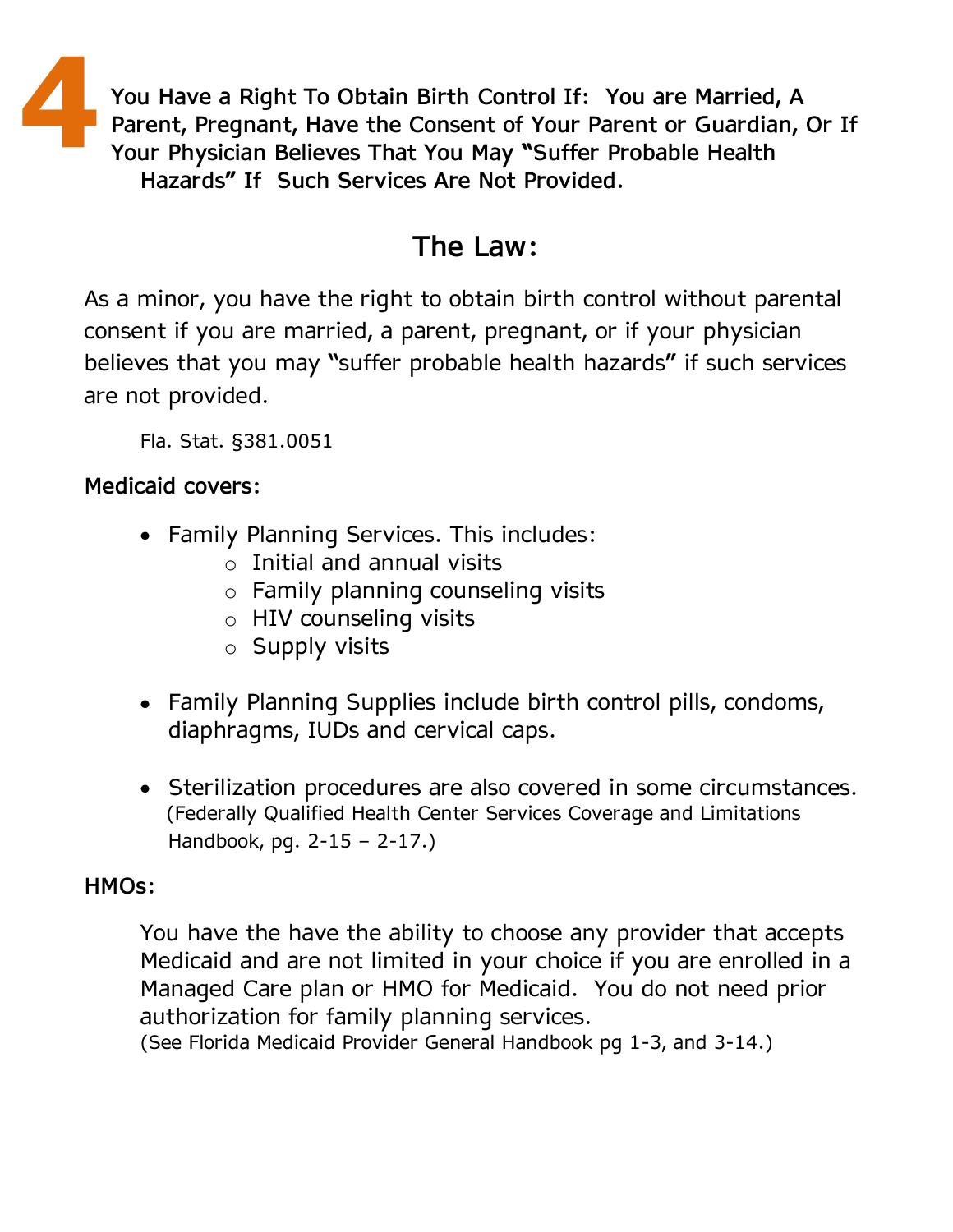#### **Resources:**

Family Planning services are available in every county, either at the County Health Department or with clinics that the Health Department contracts with. Planned Parent also operates health clinics at 24 locations in the state.



"When a minor child in foster care becomes pregnant, the Services Worker shall assist her in arriving at a suitable and realistic plan for her own future and for that of her baby and in making the choice whether to keep and care for her child or to relinquish the child for adoptive placement." (See Rule 65C-28.010, F.A.C., regarding minor parents in the custody of the department.) Fla. Admin. Code 65C-30.016(5)(a).

#### **The Law:**

Your caseworker is required to help you decide what to do. You can and should ask your caseworker to help you get counseling and advice from a professional who specializes in counseling pregnant teens.

#### **Resources:**

- County Health Departments and Planned Parenthood offices provide pregnancy counseling that will review all of your options.
- The Florida Pregnancy Support Services Program will help you locate a pregnancy center in your community that can provide advice and counseling to help you plan for your pregnancy. They will not counsel on the option to terminate your pregnancy.
	- Contact: **1-866-673-4673 (HOPE)**, **(floridapregnancy@optionline.org)**
	- Call 211 for more resources in your community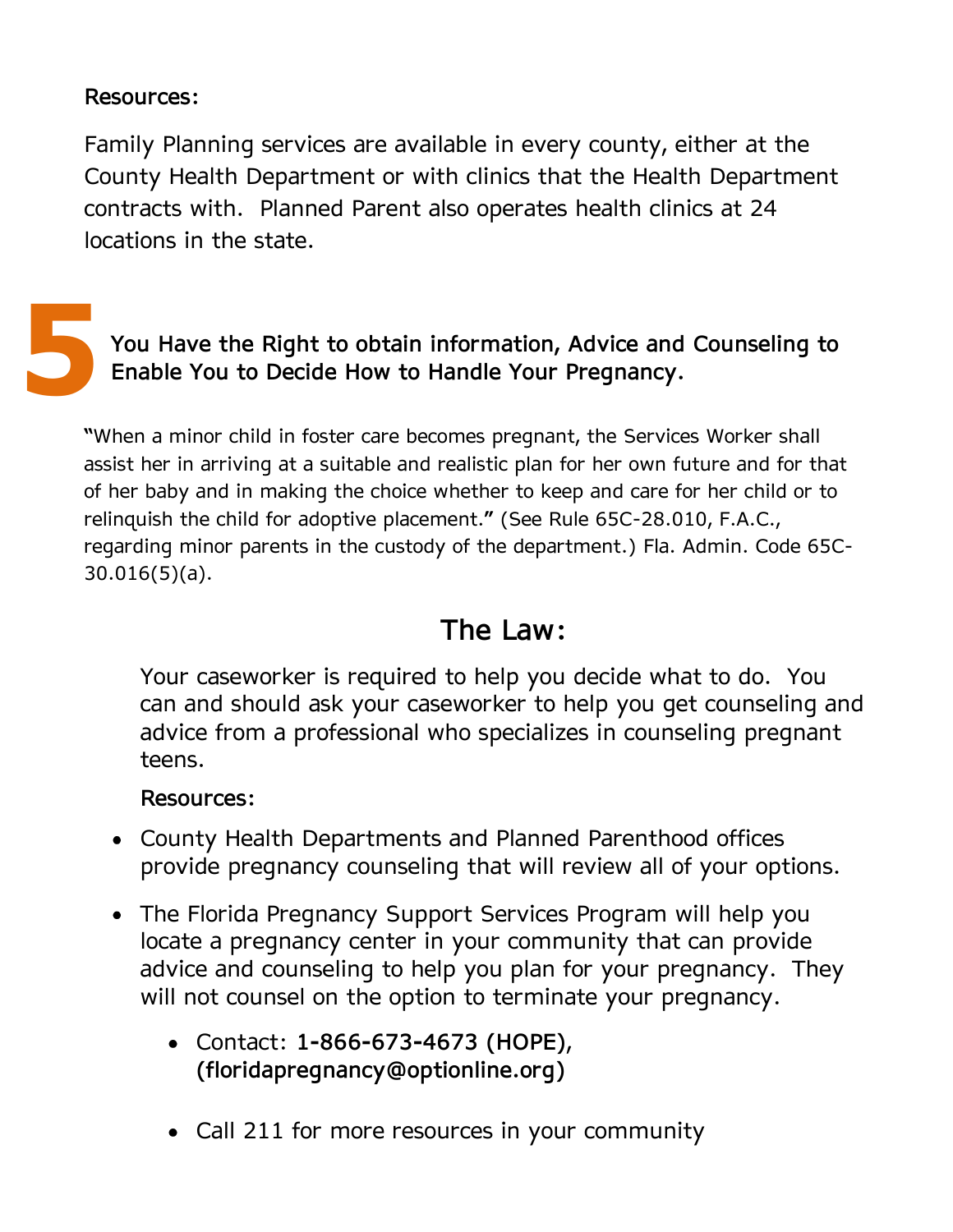**6You Have the Right to Decide to Place Your Baby for Adoption.**

## **The Law:**

Florida law permits minors to consent to the adoption of their child and to give control or custody of the child to an adoption entity. Fla. Stat. 63.082(1)(b).

Parents who are 14 or younger must have their consent to adoption witnessed by their "parent, legal guardian, or court-appointed guardian ad litem." Fla. Stat. 63.082(1)(c).

*Note – in this statute the term court-appointed guardian ad litem does not mean the guardian ad litem assigned to the child in the dependency proceedings. Rather it is an individual specifically appointed by a judge to make legal decisions for the minor.*

#### **Resources:**

You have the right to select an adoption agency that You are comfortable with. Most communities have many different adoption agencies. Each agency has its own philosophy and approach. So as you consider adoption, be sure to get counseling and advice on the options and services that can be provided by an adoption agency.

For more information on things to consider see Adoption Options for Pregnant Women at: **http://adoptflorida.com/pregnant-women.htm.**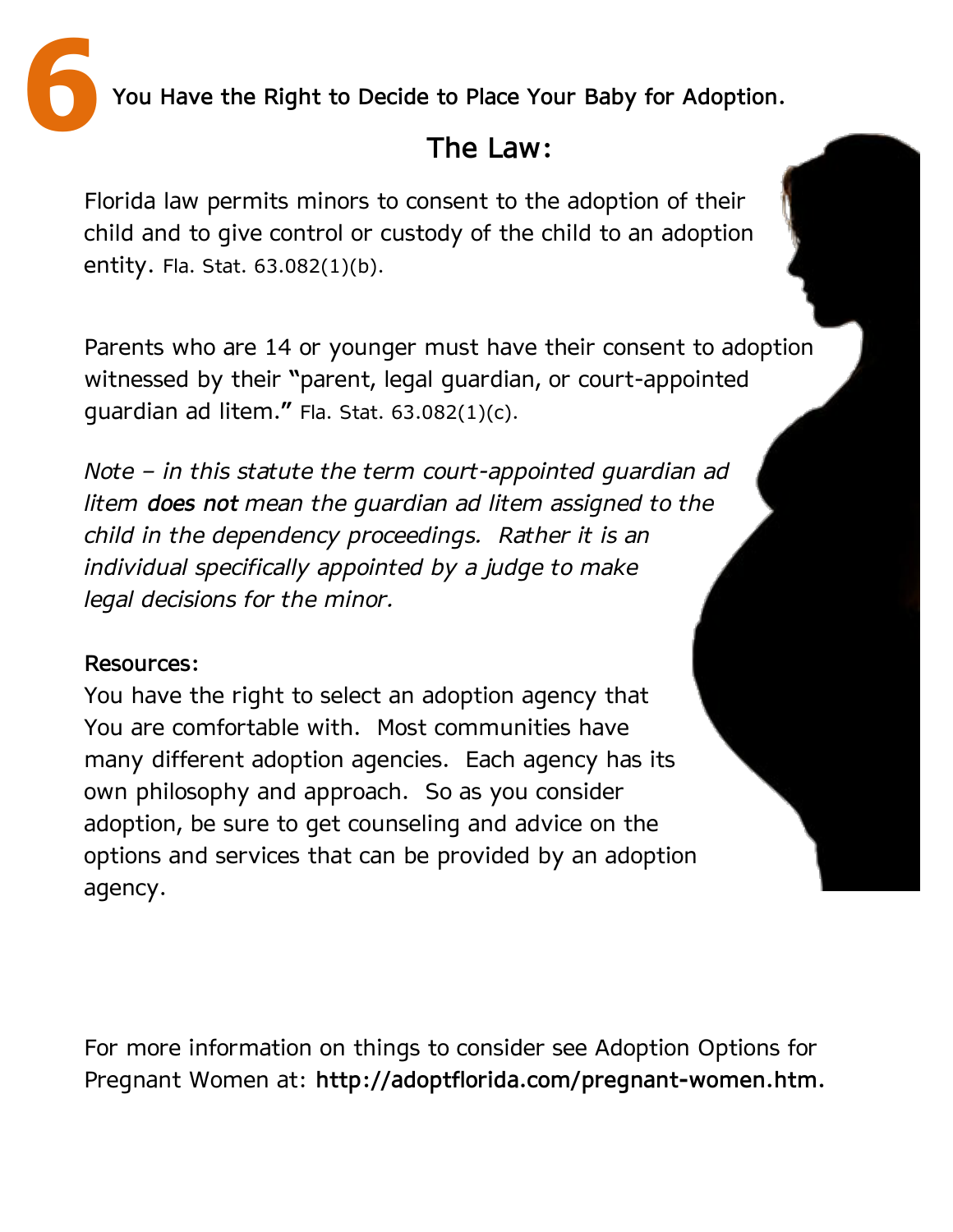**7You Have the Right to Decide to terminate your pregnancy.**

#### **The Law:**

#### **Consent:**

You have the right to terminate your pregnancy. No parent or guardian is required to consent to the procedure.

Fla. Stat. 390.0111(3).

#### **Notice:**

The doctor performing the termination may be required to notify your parent or guardian at least 48 hours prior to the procedure. Notice is not required if there is a medical emergency, if you have been legally emancipated, if the person entitled to notice has waived it, or if you already have a child.

Fla. Stat. 390.01114 (1)(a). Fla. Stat. 390.01114 (3)(b).

#### **Judicial Waiver of Notice (Bypass)**:

If you do not meet an exception to the notice requirement, you may seek a court order that states that you are sufficiently mature to decide whether to terminate your pregnancy without requiring notice to your parent or guardian. You will be provided a lawyer if you don't already have one.

```
Fla. Stat. 390.0114(4)(a).
```
#### **Resources:**

You can locate a provider near you and there are several organizations in Florida that provide funding for abortions. For more information go to: **http://www.fundabortionnow.org/explore/**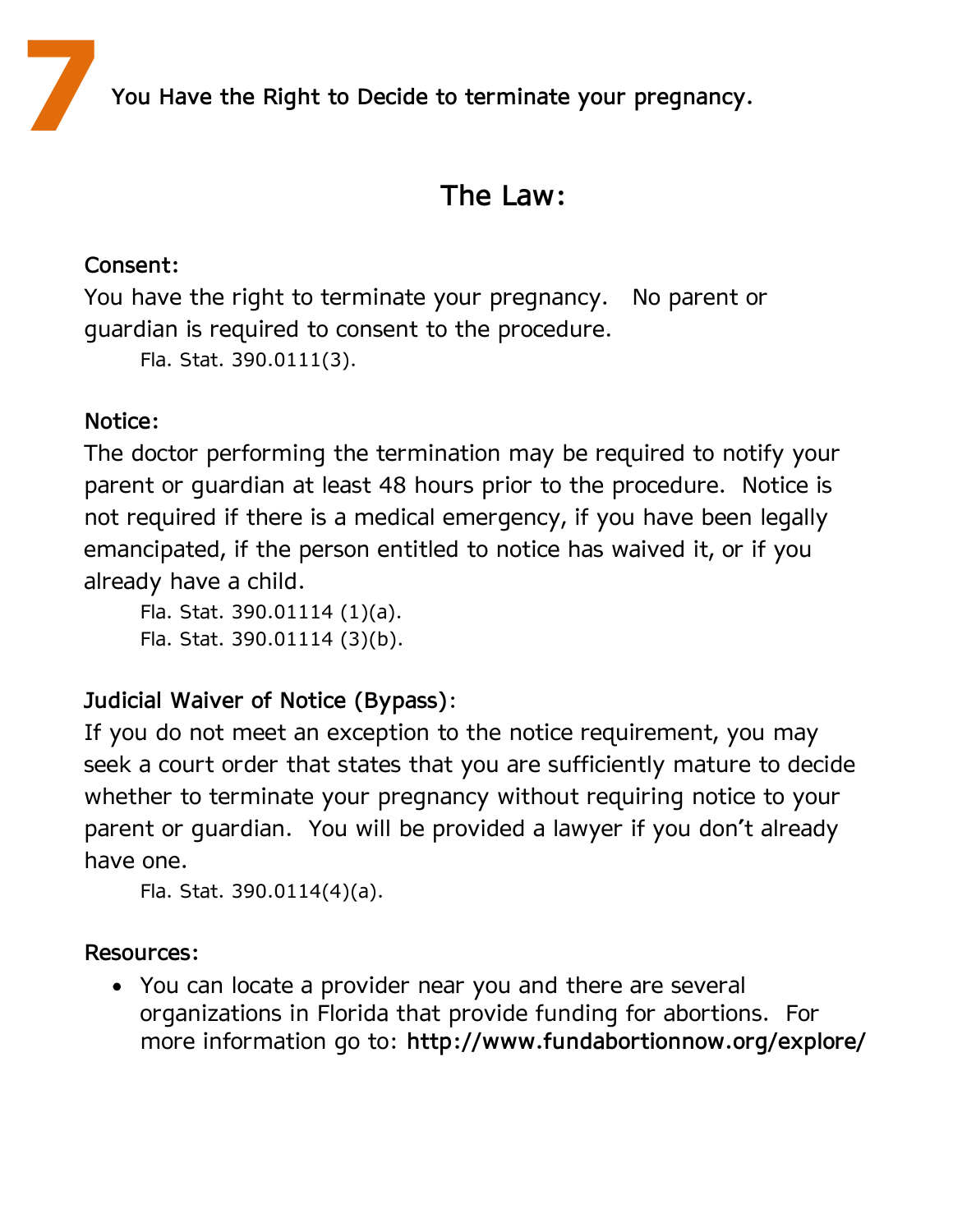

- **a. Supports and services that will enable you to successfully parent.**
- **b. Placement in a living arrangement with your baby**
- **c. Not have your baby declared dependent unless you meet the criteria for abuse, abandonment or neglect**

### **The Law:**

Parents are to be placed with their children unless placement of parent and child together poses a "substantial safety risk" or if no placement can be found.

A petition to declare the younger child to be dependent can only be filed if there are grounds for dependency separate and apart from the fact that the parent is him or herself a dependent child.

The additional costs associated with caring for the younger child are to be covered by increasing the maintenance payment for the parent.

Teen parents have full access to Independent Living services, including information on "appropriate services needed to ensure appropriate care for the care of the minor parent's child."

New Children in Families under Supervision also requires placement of mother and infant in the same foster home or residential program "in order to strengthen attachment and provide the mother to learn child-caring skills from the foster mother or residential program staff.

Fla. Admin. Code 65C-30.016(5)(b) 65C-28.010 Minor Parents in the Custody of the Department.

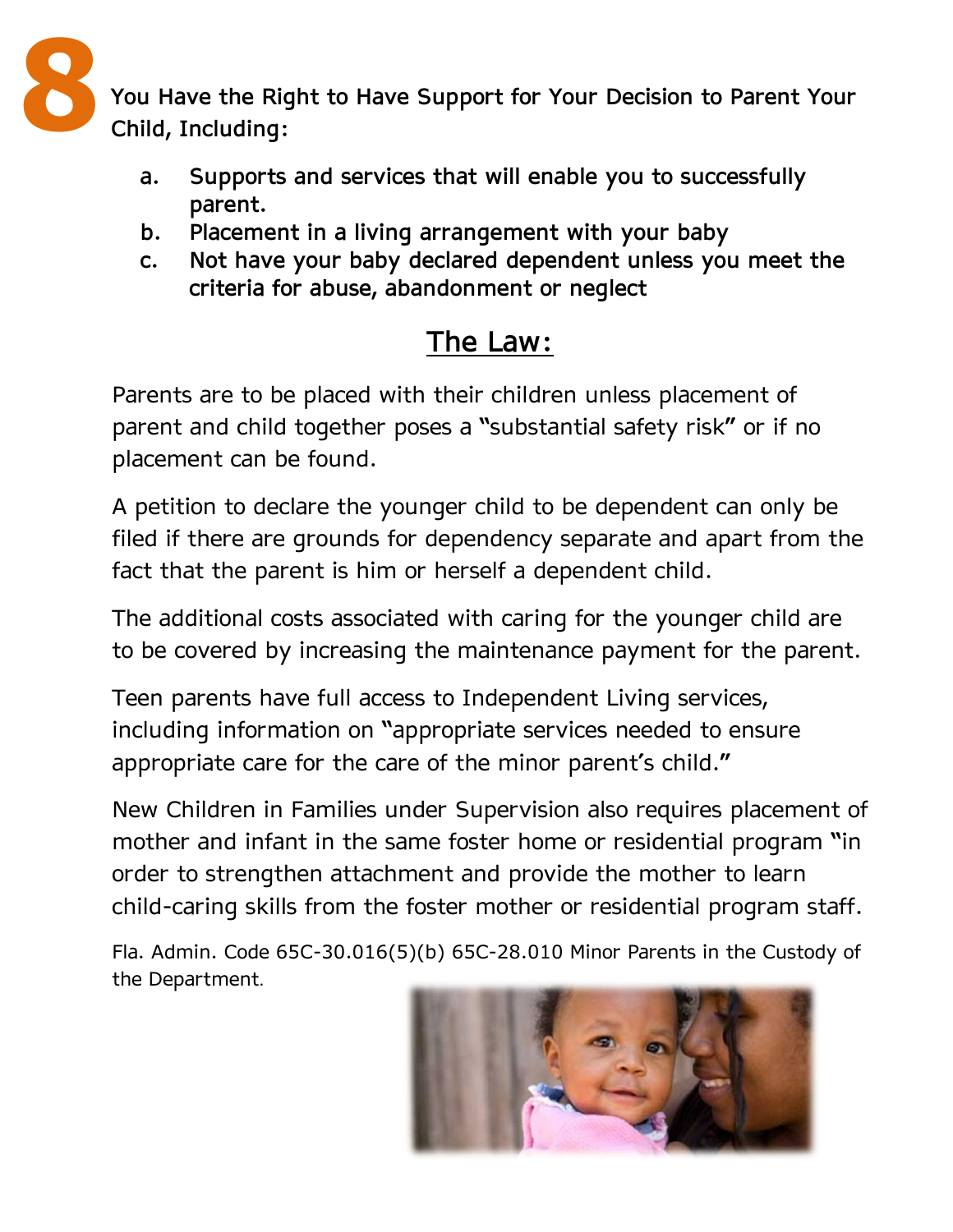**9 You Have the Right to Remain in Public School While Pregnant and Parenting.**

#### **The Law:**

**9** You have the right to remain in your home school. The school system can recommend alternative classes or programs that are specifically designed for pregnant and parenting students, but they cannot compel you to attend. You may attend an alternative or adult education school so long as you can still earn a high school diploma.

Fla. Stat. §1003.21(1)(d).

Each school district must offer a Teen Parent Program to pregnant and parenting youth. These programs offer classes on health care and parenting. Many programs offer childcare for students that participate.

Fla. Stat. §1003.54.

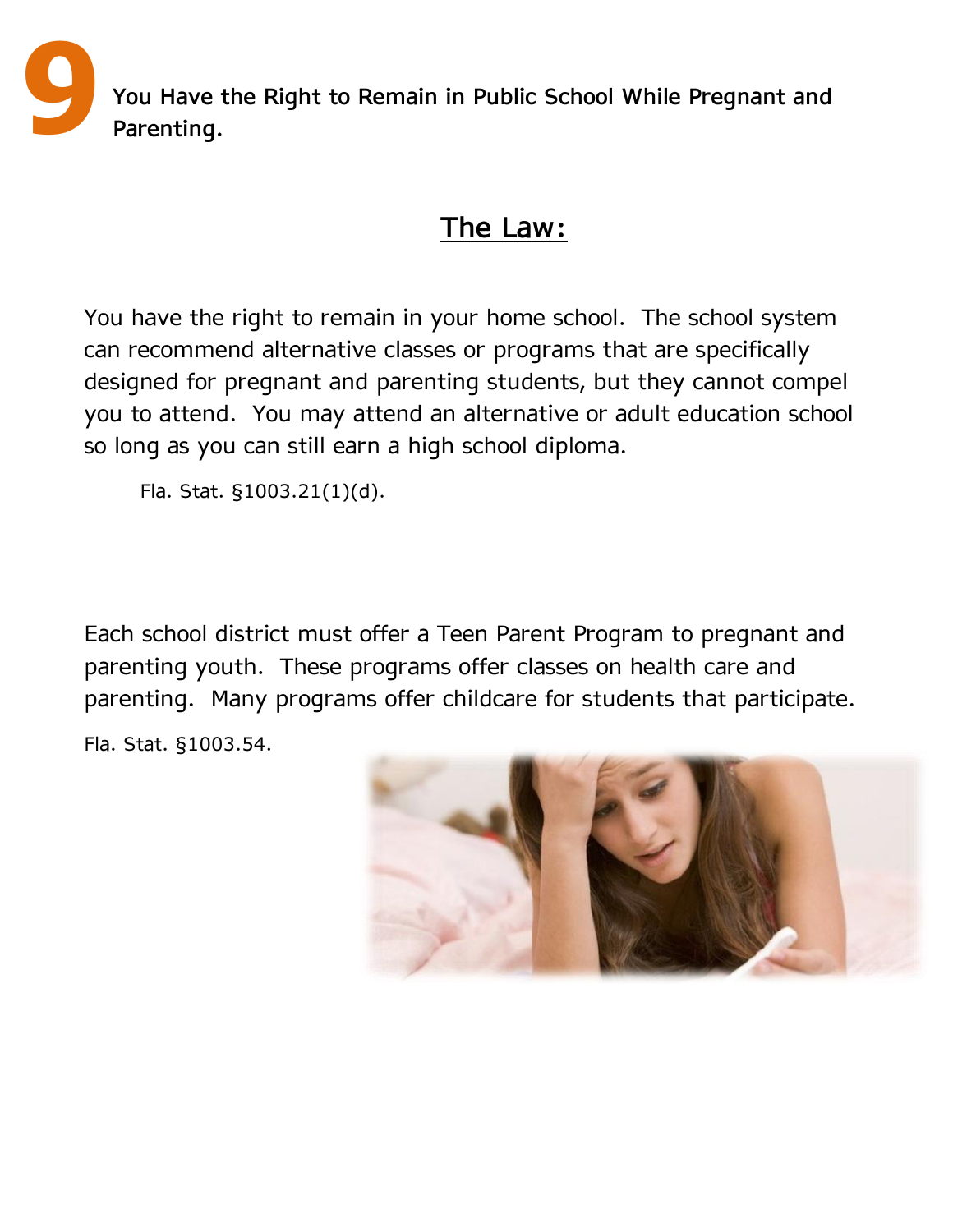

**10The Right to Participate in Independent Living Activities and Obtain Benefits While Pregnant and Parenting.**

#### **The Law:**

Not only are you entitled to participate in all Independent Living programs and services, but your caseworker must provide you additional assistance to help you care for your child.

**Extended Foster Care, Postsecondary Educational Support Services and** 

**After Care are Available.**

Youth who are pregnant or who are parenting shall be provided with an equal opportunity to participate in the continuum of independent living and post-18 services. The service worker shall assist these youth with accessing needed services, such as prenatal care, daycare, other public benefits, and appropriate housing.

Fla. Admin. Code 65C-31.005 (11).